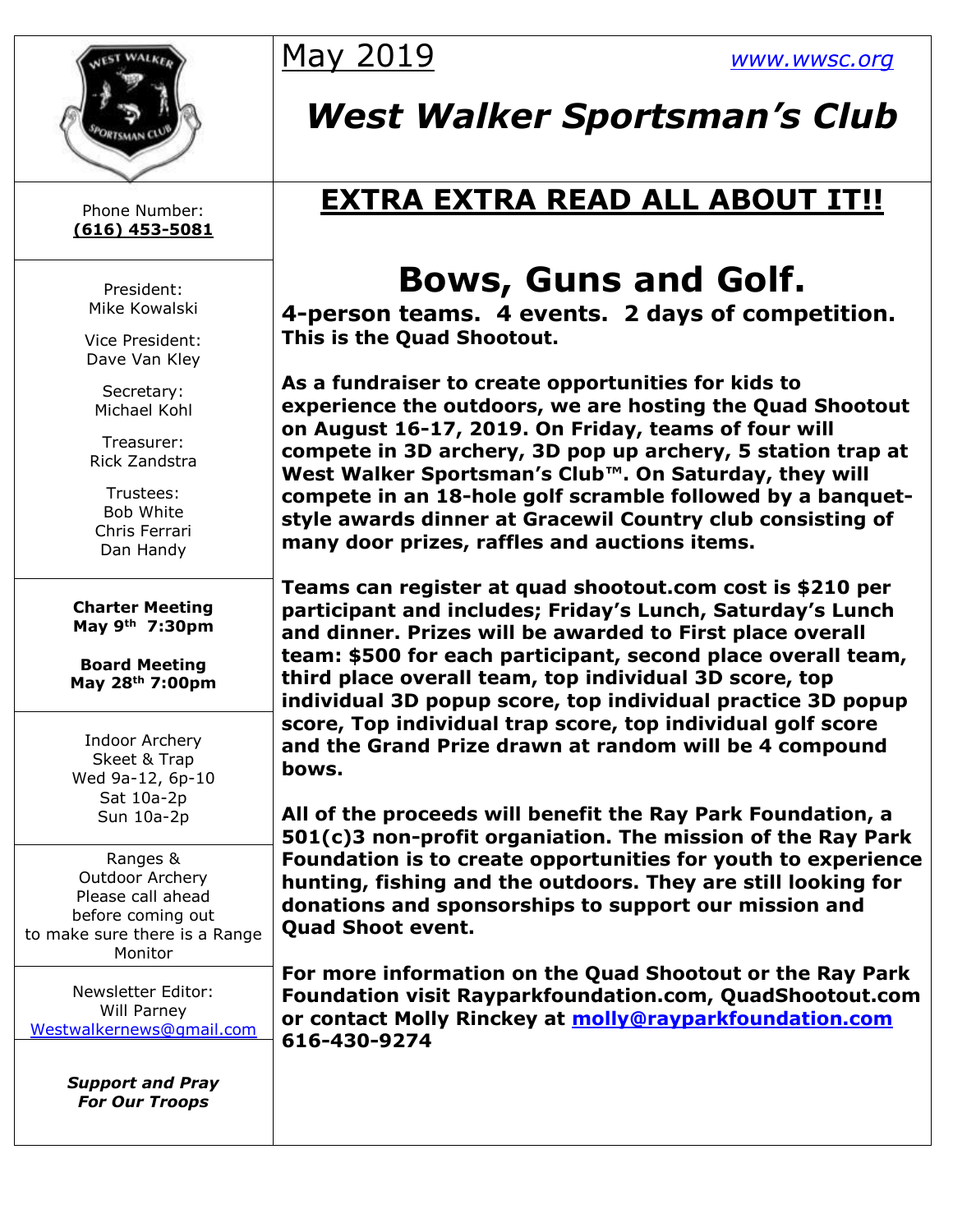

## **Summer 2019 Youth Archery**

West Walker Sportsman Club will be hosting youth archery opportunities during the Summer of 2019 at the indoor archery range. The program will be 6 week classes starting Monday June 17th and ending Monday July 29<sup>th</sup> (skipping the week of July 1st).

This program is designed for youth with little or no experience to learn safety, proper archery form, and have fun. All equipment is provided, but own equipment can be used. The class will be taught by USA Archery Certified Instructors who have had several years' experience teaching youth archery in multiple settings.

#### **1) Beginning Archery**

- Monday Evenings at 6:00
- Instruction is on basic form, safety & FUN
- Equipment is provided
- Variety of targets
- 5 weeks of indoor instruction & the "Carnival of Chaos" party to end the class
- Class limited to 12 students

#### **2) Advanced Beginner Archery**

- Monday Evenings at 7:00
- Requires minimal shooting ability and desire to advance
- Equipment is provided
- Class focus will be to improve each student's shooting ability
- Variety of targets
- Structured weekly lesson plan with specific skills to develop proper shooting form
- 5 weeks of indoor instruction & the "Carnival of Chaos" party to end the class
- Class limited to 12 students.

For safety considerations we will need to pre-qualify any students under 8 years old prior to accepting them into the program. At a minimum each student will need to independently stand and shoot safely from the shooting line and be able to follow verbal directions. Contact Jerry Schondelmayer to setup a time for this evaluation as required.

The cost will be a one-time \$35.00 signup fee for targets/supplies/pizza party that includes the weekly range fee payable with cash on the first day. Contact Jerry Schondelmayer for more information or to sign up your young archers.

Jerry Schondelmayer Level 2 USA Archery Instructor 616-836-0025 [jerry\\_schondelmayer@yahoo.com](mailto:jerry_schondelmayer@yahoo.com)

Shannon Griffin Level 1 USA Archery Instructor 616-283-2879 sew-4-fun@att.net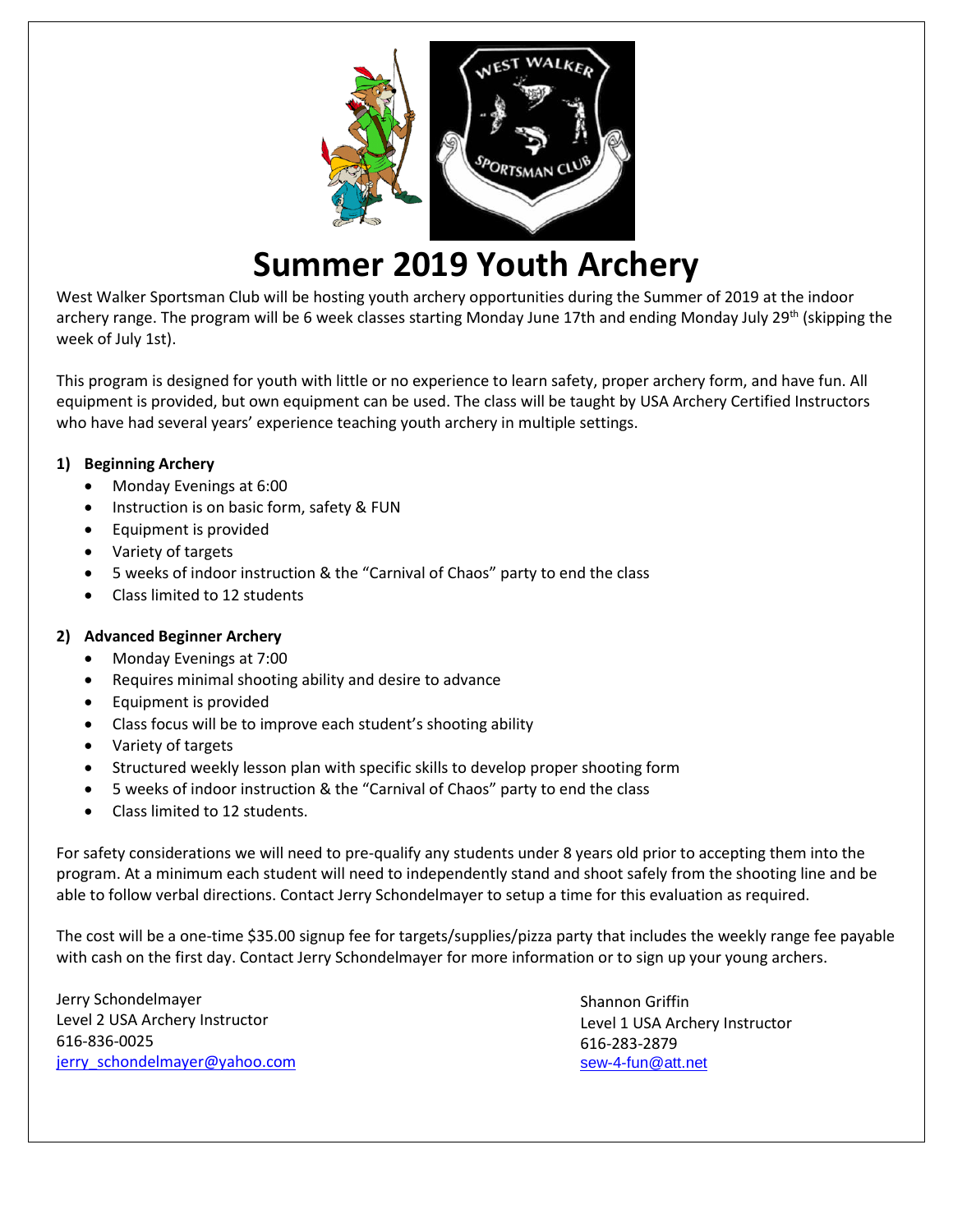#### **DON C BROKE ALL THE EGGS**



Don Carpenter was our champion for the Breaking Eggs Fun shoot on April 20th. He scored all 10 ten times for each of the two smallest targets, the ducks and eggs. Our second-place winner was Mike Braxmaier, his first time coming to a fun shoot. Third place was Jay Braxmeir.

We had a ham dinner then drew eggs with numbers for the door prizes. We wish a speedy recovery to Favio, who broke his ankle and could not come. We missed you and look forward to seeing you soon.



submitted by: *Gloria Von der Heide*



Bring your pistols and 50 rounds (All 3 D targets.)

#### All calibers welcome.

Iron sites only please. Round nose only. No hollow point or wad cutter No magnums or rifle calibers allowed.

Saturday 3:00 pm May 18, 2019 \$10 After the shoot, join us in the class room

Medieval Times

for a free dinner, awards, games and prizes.

No need to pre pay, but food and prizes will be purchased, so take your reservation seriously. Sign up at club house or range office or call range office 453-5081 or Gloria Vonderheide 454-7454 g vonderheide@yahoo.com SIGN UP DEADLINE: SUNDAY MAY 12, 2019

DINNER MENU: BURGERS, POTATO SALAD, BAKED BEANS, CORN ON THE COB, AND DESSERT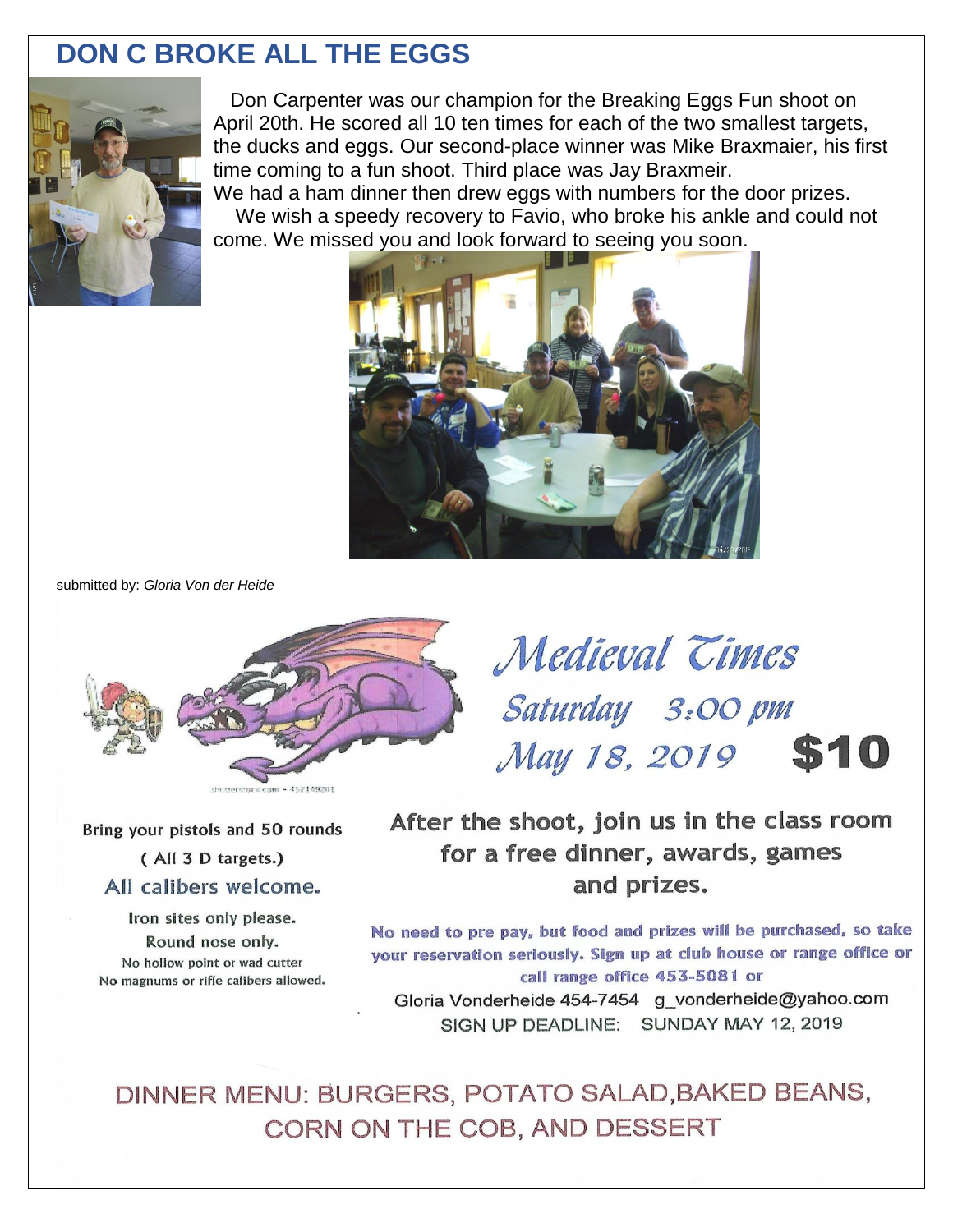# WEST WALKER SHOTGUN DESK REPORT

Winter League is over, banquet complete,

The following are the results;

Skeet – 5-man teams, Flight #1 Score 1477.6 Flight #2 Score 1462.6 Rick Zandstra **David Boomstra** David Tagg Mike Kamps Dan Bradley **Gordon Wiersmsa** Brian Myers **Doug Cline** Chris Ferrari Dave VanKley

Skeet 20 ga. Flight #1 Score 591.6 Flight #2 Score 588.4 David Gervais **David Longcore** Mike Simcik **Terry Westedt** 

Trap - 5-man teams, Flight 1 Score 1465.4 Flight # 2 Score 1449.6 Dave Bayak Jr. Chris Ferrari Jim Buchanan Dave Tagg David Gervais Ken Westveer Mike Simcik **Rick Zandstra** Nathaniel VanDalen Matt VanBemmelen

Score 283.2 Greg Goosen Brian Myers

Skeet Doubles Score 297.0 Trap Doubles

High Skeet 12ga. Rick Zandstra - 285 High Skeet 20ga David Longcore - 284 High Trap David Bayak Jr. - 292 High Overall Mike Kamps S276 T279 **Total 555**

The competition was very close this year, some team scores were only a few ten's apart.

Spring League starts Sunday April 28, thru Sunday June 9. 8 rounds, 200 targets; 6 weeks

Skeet - 12 ga. 28 ga. 410 bore Trap \_ Regular 16 yard Wobble Shoot anytime, no penalties as long as it is done by June 9. This is all individual. 80% handicap WATCH THE NEWSLETTER FOR MORE SPECIAL SHOOTS THIS SUMMER, after Spring League



# **Field Day**

**JUNE 1ST 9-2pm**

In order to attend the Hunter's safety field day you must first go to <https://www.hunter-ed.com/michigan/> and complete the online portion, send an email to John kiss at [westealkersc@gmail.com](mailto:westealkersc@gmail.com) to reserve a seat for field day Space is limited.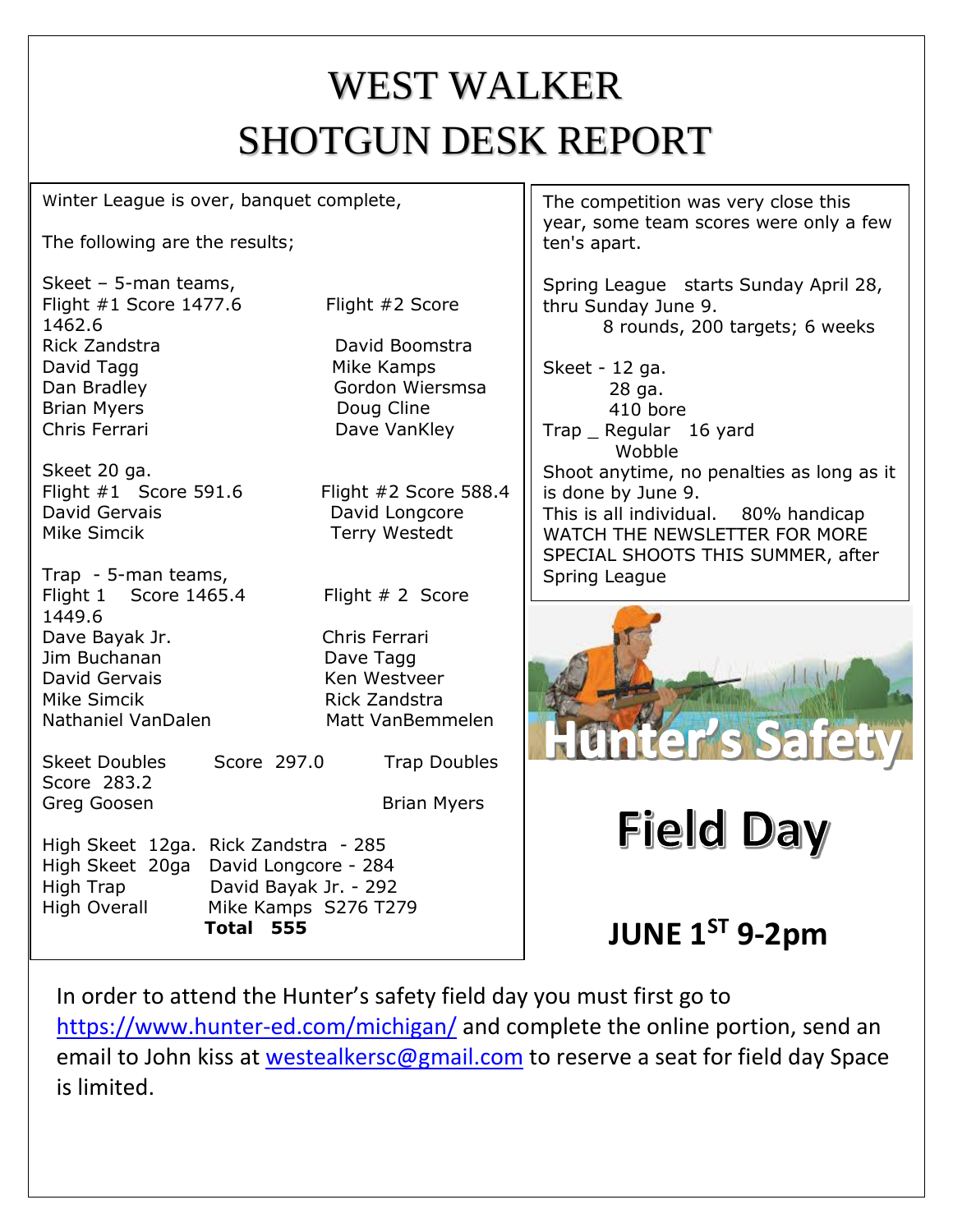### **TOMMYGUNS TRAINING**

Tom O'Brien Chief Range Safety Officer, Instructor

> Classes available in west Michigan for: CPL Range Safety Officer Introduction to the handgun Family firearm safety

616-920-1701 tommygunsmi@gmail.com http://TommygunsTraining.com

Did You Know that WWSC is a non-profit organization that is run by Charter Members who volunteer their time? We are always looking for good people who are interested in becoming Charter Members to help us keep this club open. If you are interested, please speak with any **Charter Member for more information** 



Like us on Facebook

### **Click the icon**

**May Range Hours** hours vary month to month\* May  $1 - 15$ Mon - Sat: 9:00am - 7:30pm Sundays: 10am-2pm May 16-28 Mon - Sat: 9:00 - 7:30pm Sundays 10am-7:30pm **Link for range rules** 



# STEAK NIGHT

Bring friends and family to see our club and enjoy a great

steak dinner including baked potato and salad bar.

Wednesday May 1, 2019 6:00 PM

Wednesday June 5, 2019 6:00 PM

Non members \$12.00

Members: \$10.00

(Charter prices are for Charter Members, spouses and dependents only)

| <b>2019 Big Gun Raffle Winners</b> |                                                       |  |                               |      |      |  |  |  |  |  |
|------------------------------------|-------------------------------------------------------|--|-------------------------------|------|------|--|--|--|--|--|
| Jan                                | <b>Ruger LCR 9mm</b>                                  |  | <b>Mitch Farran</b>           | #145 |      |  |  |  |  |  |
| <b>Feb</b>                         | T/C Impact 50cal Muzzleloader Camo w/ scope package   |  | <b>Tom Meyers</b>             |      | #147 |  |  |  |  |  |
| Mar                                | Springfield XDE 9mm pkg                               |  | <b>Charles Porte</b>          |      | #202 |  |  |  |  |  |
| Apr                                | <b>CZ 455 Tactical 22LR</b>                           |  | <b>Robert Scarborough</b>     |      | #172 |  |  |  |  |  |
| May                                | Ruger Security-9 9mm Luger & Ruger EC9s 9mm Luger (2) |  |                               |      |      |  |  |  |  |  |
| Jun                                | <b>Ruger AR-556 5.56 NATO</b>                         |  |                               |      |      |  |  |  |  |  |
| Jul                                | Glock 19X 9mm                                         |  | <b>TICKECTS ARE \$60</b>      |      |      |  |  |  |  |  |
| Aug                                | Beretta A300 Outlander Synthetic 12g                  |  |                               |      |      |  |  |  |  |  |
| <b>Sep</b>                         | <b>Springfield XDM 9mm</b>                            |  | <b>DO YOU HAVE YOURS YET?</b> |      |      |  |  |  |  |  |
| Oct                                | <b>Beretta A300 Outlander Sporting 12g</b>            |  |                               |      |      |  |  |  |  |  |
| <b>Nov</b>                         | Springfield 1911 Range Officer .45 ACP                |  |                               |      |      |  |  |  |  |  |
| <b>Dec</b>                         | Savage Model 12 Long Range 6.5 Creedmoor              |  |                               |      |      |  |  |  |  |  |